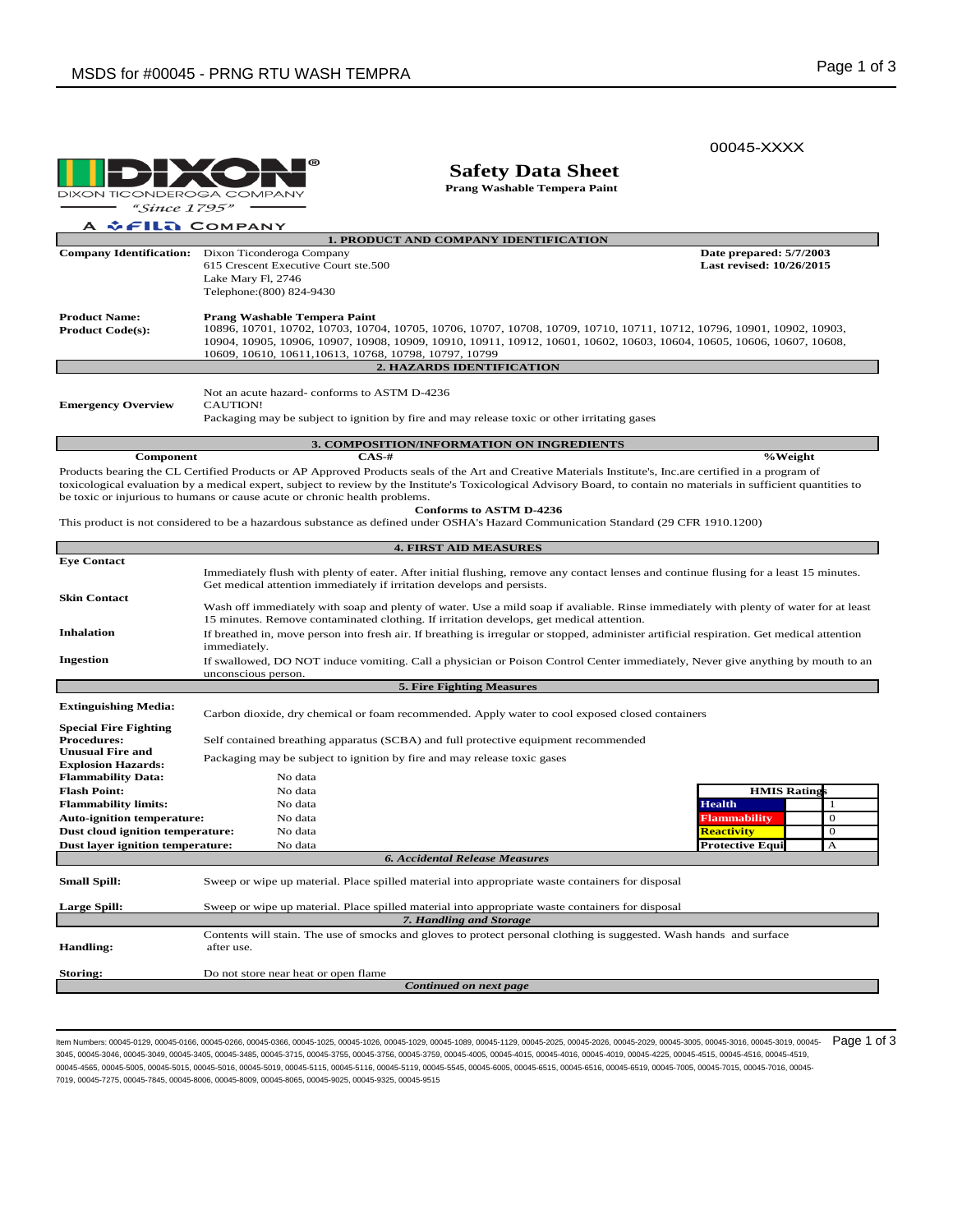ltem Numbers: 00045-0129, 00045-0166, 00045-0266, 00045-0366, 00045-1026, 00045-1028, 00045-1029, 00045-1029, 00045-2026, 00045-2026, 00045-2026, 00045-2029, 00045-3005, 00045-3016, 00045-3019, 00045-3019, 00045-3019, 0004 3045, 00045-3046, 00045-3049, 00045-3405, 00045-3485, 00045-3715, 00045-3755, 00045-3756, 00045-3759, 00045-4005, 00045-4015, 00045-4016, 00045-4019, 00045-4225, 00045-4515, 00045-4516, 00045-4519, 00045-4565, 00045-5005, 00045-5015, 00045-5016, 00045-5019, 00045-5115, 00045-5116, 00045-5119, 00045-5545, 00045-6005, 00045-6515, 00045-6516, 00045-6519, 00045-7005, 00045-7015, 00045-7016, 00045- 7019, 00045-7275, 00045-7845, 00045-8006, 00045-8009, 00045-8065, 00045-9025, 00045-9325, 00045-9515